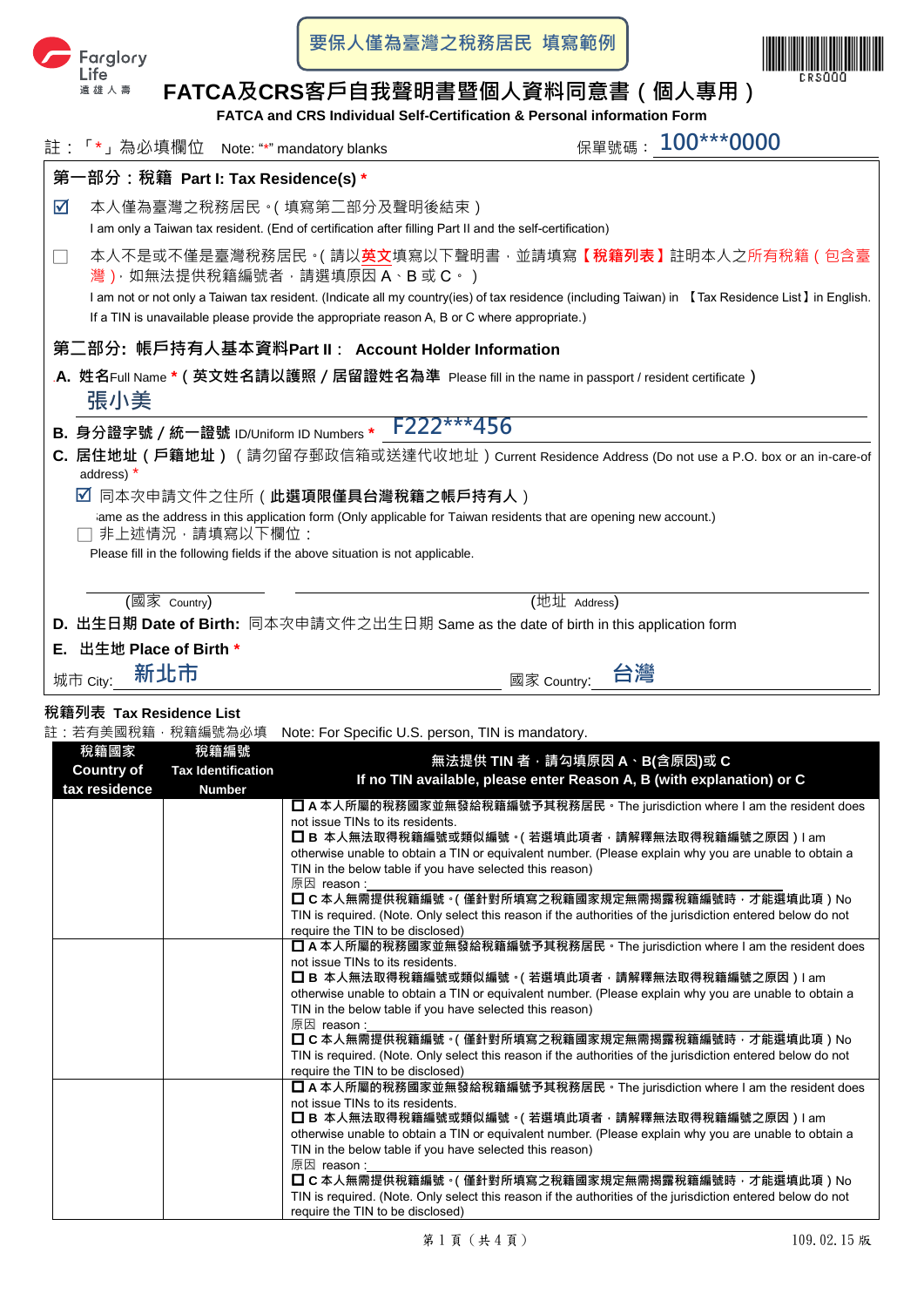# **聲明及簽署 Declarations and Signature**

本人知悉日同意,本表所含資訊、相關帳戶持有人及任何應申報帳戶資訊,將可能提供並申報予美國或中華民國稅捐稽徵機 關,針對非美國稅務居住者之資訊,再經由政府間協定進行稅務目的金融帳戶資訊交換,提供帳戶持有人為稅務居住者之國 家/地區稅捐稽徵機關。

I acknowledge and agree that the information contained in this form and information regarding the Account Holder and any Reportable Account(s) may be provided or reported to the tax authorities of the ROC or the USA and exchanged with tax authorities of another country(ies)/jurisdiction(s) in which the Account Holder may be a tax resident pursuant to intergovernmental agreements to exchange financial account information for tax purposes.

本人證明,與本表相關之所有帳戶,本人為帳戶持有人(或本人業經帳戶持有人授權簽署本表)。

I certify that I am the Account Holder (or I am authorized to sign for the Account Holder) of all the account(s) to which this form relates.

本人聲明,就本人所知所信,於本自我證明所為之陳述均為正確且完整。

I declare that all statements made in this declaration are, to the best of my knowledge and belief, correct and complete.

本人承諾,如狀態變動致影響本表第一部分所述之個人稅務居住者身分,或所載資料不正確或不完整,本人會通知遠雄人壽 保險事業股份有限公司,並在狀態變動後 90 日內提供遠雄人壽保險事業股份有限公司一份經適當更新之自我證明表。

I undertake to advise Far Glory Life Insurance Co., Ltd. of any change in circumstances which affects the tax residency status of the individual identified in Part 1 of this form or causes the information contained herein to become incorrect or incomplete, and to provide Far Glory Life Insurance Co., Ltd. with a suitably updated self-certification form within 90 days of such change in circumstances.

此致 遠雄人壽保險事業股份有限公司 To: Far Glory Life Insurance Co., Ltd.

立同意書人親簽: 【大 大 文 大 文 文 <mark>簽名樣式須與要保書相符</mark>

法定代理人/監護人/輔助人親簽: (立同意書人為未成年或目前受有監護宣告或輔助宣告之人)

與立同意書人關係:

中華民國 110 年 01 月 01 日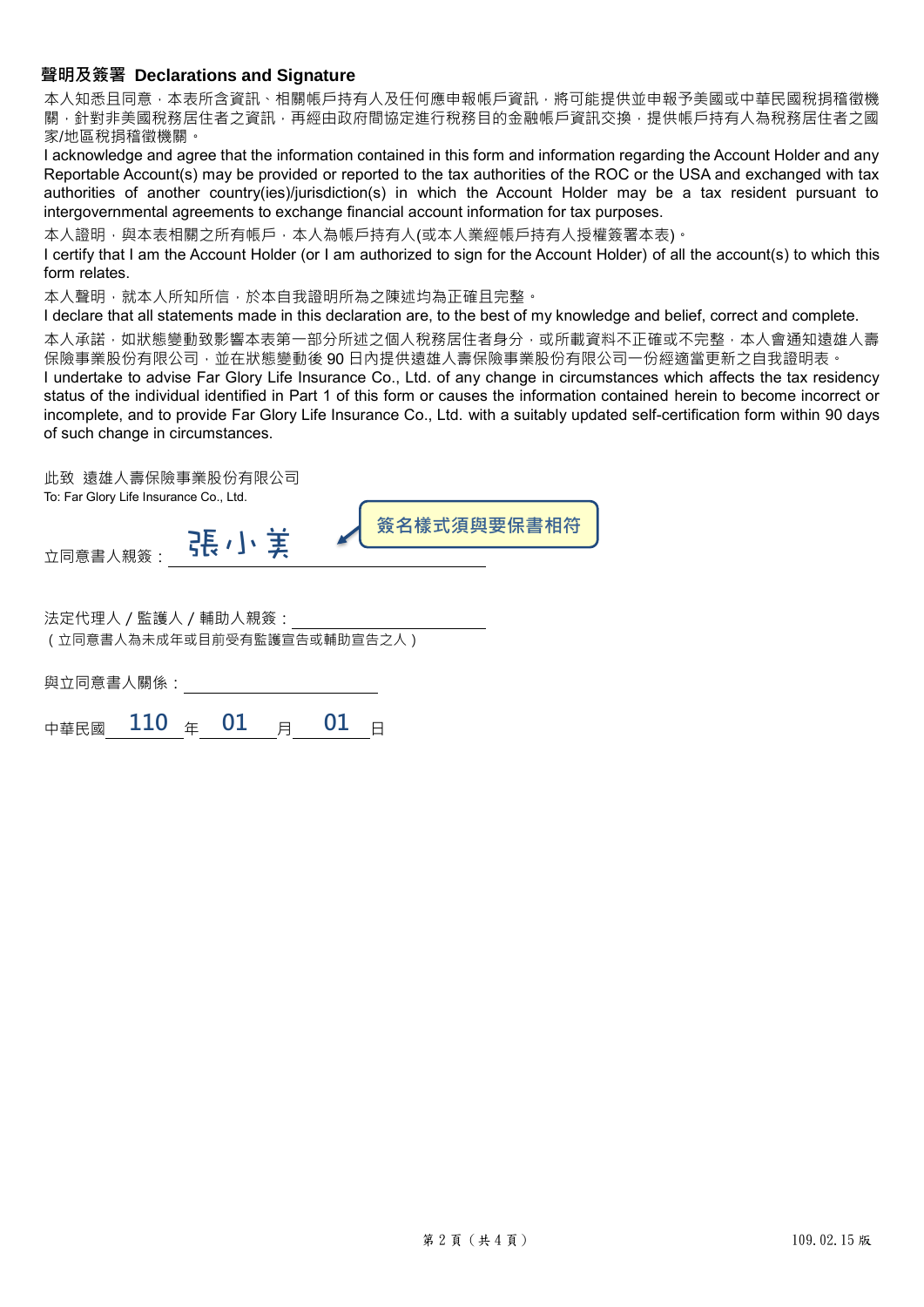#### **遠雄人壽保險事業股份有限公司**

#### **遵循 FATCA 及金融機構執行共同申報及盡職審查作業辦法**

#### **蒐集、處理及利用個人資料告知事項(個人客戶)**

#### **FAR GLORY LIFE INSURANCE CO., LTD. Notice for the Collection, Processing and Use of Personal Information for FATCA Compliance (Individual Client)**

緣遠雄人壽保險事業股份有限公司(下簡稱「本公司」)因參與遵循美國海外帳戶稅收遵從法案(Foreign Account Tax Compliance Act, 下簡稱 「FATCA法案」),及駐美國台北經濟文化代表處與美國在台協會合作促進外國帳戶稅收遵從法執行協定(下稱「IGA協議」),而負辨識美國帳 戶之義務,現因 台端於本公司開立帳戶及進行交易,為符合個人資料保護法下個人資料之合理使用,本公司茲請求 台端協力遵循FATCA法案

#### 及IGA協議之相關規定,特告知下列事項:

In compliance with the U.S. Foreign Account Tax Compliance Act (hereinafter referred to as "FATCA") and Agreement between the American institute in Taiwan and Taipei Economic and Cultural Representative Office in the United States (hereinafter referred to as the "Agreement"), Far Glory Life Insurance Co., Ltd. (hereinafter referred to as the "Company") has the obligation to identify US accounts. In order to comply with the proper use of personal information in accordance with the Personal Information Protection Act for accounts you establish and transactions you proceed with the Company, the Company hereby requests your cooperation with the compliance of FATCA and the relevant provisions under the Agreement, with notice as follows:

#### 一、個人資料蒐集、處理及利用之目的及類別 Purpose and Type of Collection, Processing and Use of Personal Information

為辨識本公司內所有帳戶持有者之身分,並於必要時申報具有美國帳戶之持有者資訊予美國國稅局及中華民國權責主管機關,經 台端提供之相關 個人資料及留存於本公司之一切交易資訊,包括但不限於姓名、出生地及出生日期、國籍、戶籍地址、住址及工作地址、電話號碼、美國稅籍編號、

帳戶帳號及帳戶餘額、帳戶總收益金額與交易明細等,將因本公司遵循FATCA法案及IGA協議之需要,由本公司蒐集、處理及利用。

In order to identify the account holders of the Company and to report accounts held by U.S. persons to the IRS and the competent authority in Taiwan R.O.C., all personal information provided by you and all transaction information kept by the Company, including but not limited to name, place of birth, date of birth, nationality, domicile address, residence address and work location, telephone number, US tax identifying number (TIN), account number and account balance, the gross proceeds and statement of the account shall be collected, processed and used by the Company for the purpose of FATCA compliance and as required by the Agreement.

#### 二、個人資料利用之期間及方式 The Period and Method of Using Personal information

為遵循FATCA法案及IGA協議之必要年限內,本公司所蒐集之 台端個人資料將由本公司為保存及利用,並於特定目的之範圍內,以書面、電子文 件、電磁紀錄、簡訊、電話、傳真、電子或人工檢索等方式為處理、利用與國際傳輸。

In compliance with the period required by FATCA and the Agreement, the personal information collected by the Company will be kept and used by the Company and processed, used and transmitted internationally in writing, via email, electromagnetic record, text message, telephone, fax, electronic or manual search within the scope of the said specified purpose.

三、個人資料利用之地區 Geographical Limitation for Use of Personal Information

為履行FATCA法案及IGA協議下之相關義務, 台端個人資料將於中華民國及美國地區受利用。

In order to fulfill the obligations under FATCA and the Agreement, your personal information will be used in both Taiwan R.O.C. and United States.

#### 四、個人資料利用之對象 Parties Using the Personal Information

為履行FATCA法案及IGA協議下之相關義務, 台端個人資料將由本公司、遠雄集團、中華民國權責主管機關及美國國稅局所利用 In order to fulfill the obligations under FATCA and the Agreement, your personal information will be used by the Company, Farglory group, the competent authority in Taiwan R.O.C. and the IRS.

#### 五、個人資料之權利行使及其方式 Exercise of the Rights Regarding Personal Information

台端就本公司所蒐集、處理及利用之個人資料,得隨時向本公司請求查詢、閱覽、製給複製本、補充或更正、停止蒐集處理及利用或刪除。 台端

如欲行使前述權利,有關如何行使之方式,得向本公司服務專線0800-083083及各分公司臨櫃查詢。

With regard to the personal information collected, processed and used by the Company, you may request to search, review, make duplications, supplement or correct the personal information or to discontinue the collection, processing, and use of the personal information, or request to delete the personal information. If you would use abovementioned rights, please dial 0800-083083 or find a counter-service in every branch for understanding how to use your rights.

## 六、不提供對其權益之影響 The Effect of Refusal to Provide Personal Information

台端若拒絕提供本公司為遵循FATCA法案及IGA協議所需之個人資料、或嗣後撤回、撤銷同意,本公司仍可能須將關於 台端之帳戶資訊申報予 美國國稅局及中華民國權責主管機關。

In the event that you refuse to provide the personal information as required for the compliance of FATCA and the Agreement, or withdraw or revoke your consent thereof, the Company may still report your account information to the competent authority in Taiwan R.O.C. and the IRS.

# 台端已充分詳讀前揭告知事項,瞭解此一告知事項符合個人資料保護法及相關法規之要求。

You have read carefully and fully understand all that is stated above and understand that this notice is in accordance with the Personal Information Protection Act and the relevant laws and regulations.